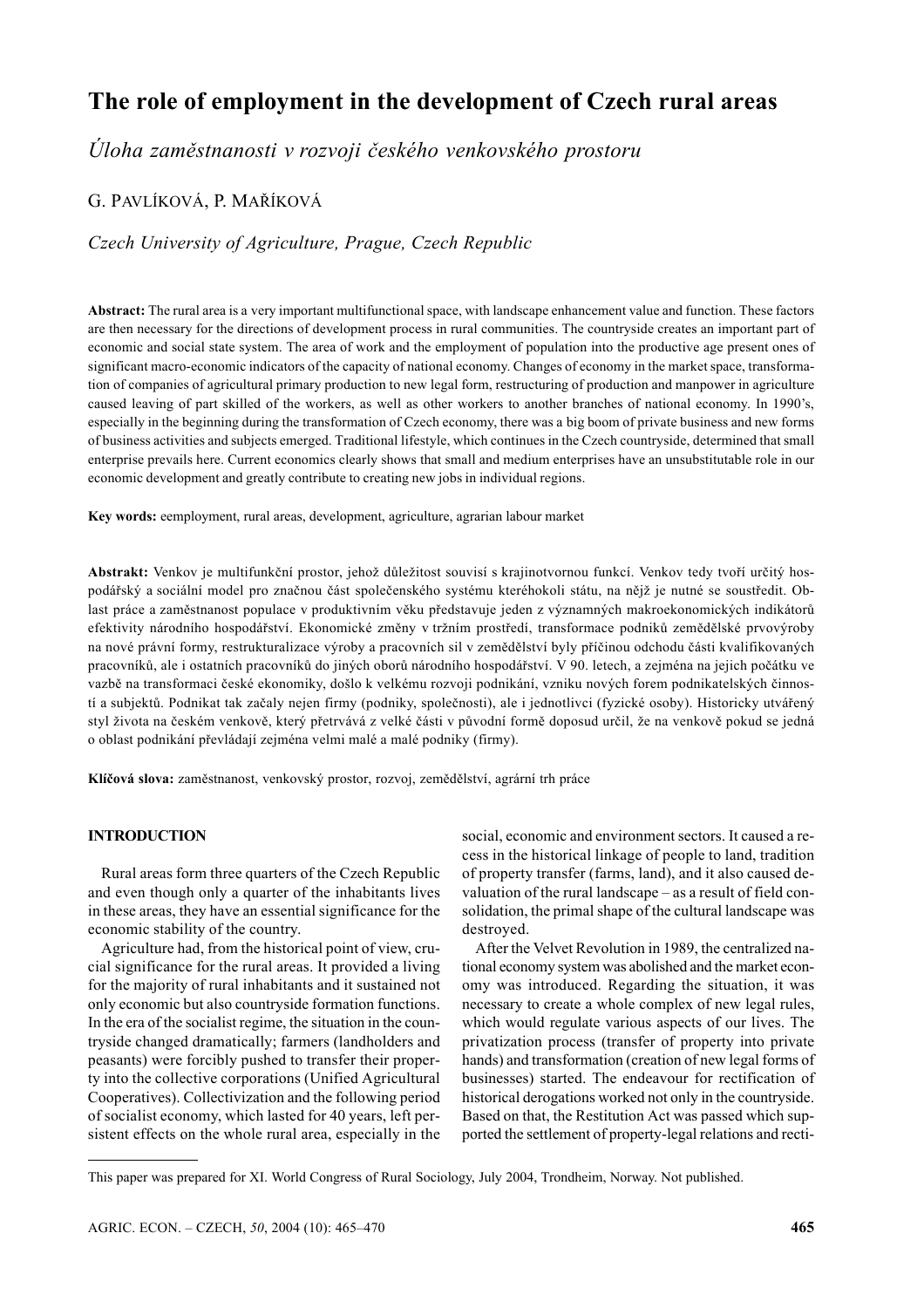fication of historical derogations. Thanks to that, the restitution of the nationalized property as tangible and intangible property (plots, buildings) was enabled.

These changes had far-reaching positive and negative consequences. They enabled expansion of private entrepreneurship and market economy, as is usual in most of the developed countries. On the other hand, people became aware of the formerly unknown social and economic phenomena such as unemployment, loss of social certainty or bankruptcy. Changes were fast and did not always improve situation; legislation was not always ideal, and also not all expectations were fulfilled.

### **RURAL AREAS OF THE CZECH REPUBLIC**

Rural Areas of the Czech Republic are composed from a scattered residential scheme. There exist historically created regional differences in the density and average size of municipalities in particular regions of the republic. Municipalities in borderline mountain areas are smaller and often consisting of scattered hamlets, while in the fertile lowlands, municipalities are bigger and even richer. In the seventies, the government tried to decrease the amount of municipalities by creating a so-called centralized system – where rural municipalities were forcibly merged into bigger complexes. After 1989, many municipalities disaffiliated from these complexes.

According to the last population census in 2001, there are around 6 258 municipalities (entities of NUTS V). A municipality is the essential territorial autonomous community of people which generates a territorial complex, which is delineated by the municipality's area borders. From this amount, 90% can be designated as rural. A criterion of population number is being used for determination of rural areas (rural municipality is one with population number lower than 2 000). According to the Eurostat methodology, which determines rural regions based on the density of inhabitants<sup>1</sup>, this proportion is a little bit lower (there are around 700 municipalities which are, in the view of population number, rural, but not rural according to the density criterion). The settlement of the Czech countryside can be overall characterized as scattered with a high number of small municipalities and a low average number of inhabitants.

This settlement structure causes many difficulties and restrictions for the development possibilities. In former years, the development of rural areas was focused only on the selected (centralized) municipalities – there were institutions such as schools, doctors, shopping centres and services, such as housing construction and also there was a seat of the Unified Agriculture Cooperative or state farm. Inhabitants of other municipalities had the possibility to commute thanks to an efficient transportation system.

The change of regime caused a change of life style of rural area inhabitants. In the last few years, technical facilities of municipalities have been improved and the number of small businesses has increased, but, on the other hand, many stores and cultural amenities (cinemas) were closed and travel service to more distant municipalities has worsened due to the economic conditions.2

A detailed look shows that the development potential of a municipality is much affected by the activities of people living in the area (besides various other factors) and mainly by the local authorities (e.g. in obtaining subsidies). The EU subsidies are one of possibilities for improving life in rural areas.

#### **AGRICULTURE AND ITS FUNCTION**

The historical function of rural areas was to sustain sufficient foodstuff production for all country inhabitants. The improvement in working processes and modernization of technical equipment brought an increase in labour productivity and a decrease in labour forces needed in agriculture. This tendency still persists. The share of workers in agriculture (from the whole number of the national economy workers) has, from the nineties until now, tended to decrease.

While at the beginning of nineties, the share of workers working in agriculture (farming, hunting and forestry) was 12.4%, it was only 4.2% in 2003. This dramatic fall reflects the situation which has developed in the agricultural production sector of the Czech Republic in the last fourteen years. This decline was caused by the previously stated factors and also by intensive change in legal forms of agricultural companies and by the insufficient support of the government in the sector of rural area development.

The Unified Agriculture Cooperatives were fulfilling not only the function of the main (and many times the only) employer in municipalities, but they also provided certain social services for inhabitants of a particular municipality such as kindergartens, canteens, travel service to work or school and further cultural and social activities (cultural tours), recreation, and housing construction. People had various social certainties such as stable job, living or accommodation and satisfaction of their living needs.

The transformation process and privatization had completely changed the structure of agricultural companies as is visible in the Table 1.

According to the table, it is evident, that in 1989 most of the agricultural land was maintained by agricultural cooperatives and state farms. Private farmers were maintaining only an insignificant percentage from the whole acreage of agricultural land. During privatisation and transformation processes, the number of private farmers

<sup>&</sup>lt;sup>1</sup> Villages considered to be rural (level NUTS V) are those, where there are less than 100 inhabitants/km<sup>2</sup>.

<sup>2</sup> More informations in: Občanská vybavenost. In: V. Majerová a kol.: Český venkov 2000 – Základní údaje, PEF ČZU Praha 2002, p. 119–126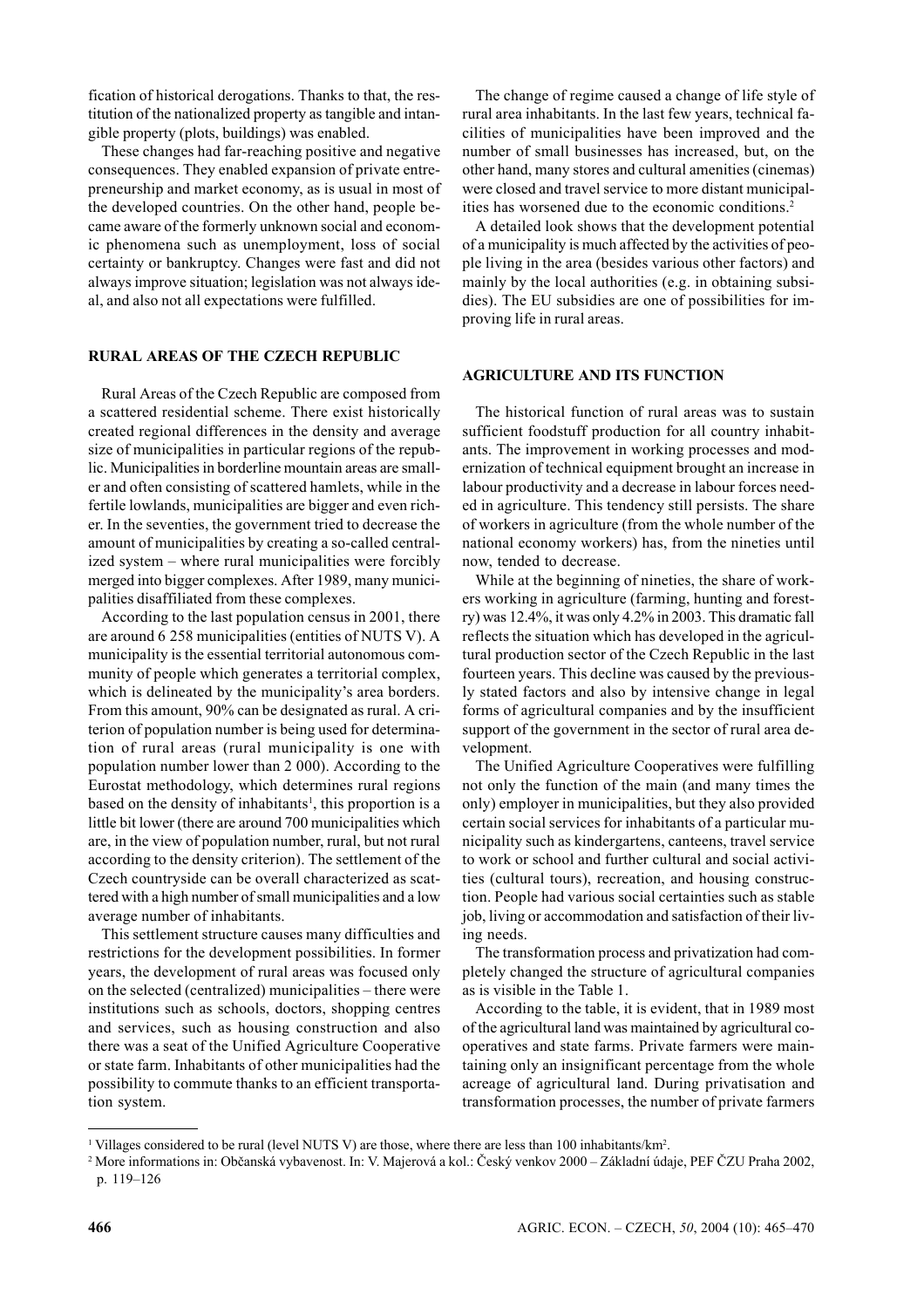#### Table 1. Framework of the Czech agriculture enterprise structure in 1989 and at present

|                                            | Agricultural structure of the Czech Republic in 1989 <sup>1</sup>   |                                                    |                                                  |  |  |
|--------------------------------------------|---------------------------------------------------------------------|----------------------------------------------------|--------------------------------------------------|--|--|
| Enterprise form                            | Number                                                              | Average acreage of<br>agricultural land in hectare | Percentage acreage<br>of agricultural land in CR |  |  |
| Private enterprises                        | 3 2 0 5                                                             | 4                                                  | 0.4                                              |  |  |
| Agricultural cooperatives                  | 1 0 2 4                                                             | 2 5 6 1                                            | 61.4                                             |  |  |
| State companies                            | 174                                                                 | 6 2 6 1                                            | 25.3                                             |  |  |
| Other companies including non-agricultural | 599                                                                 | 425                                                | 12.9                                             |  |  |
| Total                                      | 5 0 0 2                                                             | 799                                                | 100.0                                            |  |  |
|                                            | Enterprise structure of the Czech Agriculture – end of year $20022$ |                                                    |                                                  |  |  |
| Enterprise form                            | Number                                                              | Average acreage of<br>agricultural land in hectare | Percentage acreage<br>of agricultural land in CR |  |  |
| Individual entrepreneurs                   | 35446                                                               | 29                                                 | 27.0                                             |  |  |
| Business companies                         | 2095                                                                | 886                                                | 44.8                                             |  |  |
| Cooperatives                               | 698                                                                 | 1466                                               | 27.2                                             |  |  |
| Others                                     | 166                                                                 | 267                                                | 1.0                                              |  |  |
| Total                                      | 38 4 20                                                             | 99                                                 | 100.0                                            |  |  |

Source: 1 Bečvářová V.: Obnova vlastnických vztahů při ekonomické reformě 1990. Obchodní. zpravodaj holdingu Agropol Group, 2003,  $(5 - kv$ ěten): 3<br><sup>2</sup> Zpráva o stavu zemědělství České republiky za rok 2002. MZe ČR 2003. p. 17

(entrepreneurs) has increased. They maintain today more than a quarter of all agricultural land. State farms were abolished and instead of them, a new form of business companies arose, which are maintaining today almost half of all the agricultural land.

Agricultural cooperatives, which had a big influence on the life of rural inhabitants, were transformed to various business companies that are mainly directed by the market forces (competitiveness and profitability). Functions, which were formerly sustained by cooperatives, had to be undertaken by municipalities, but their budgets are limited.

#### **DEVELOPMENT OF EMPLOYMENT3**

The transformation processes caused a decrease of employment rate in agriculture. Workers of the retirement age were the first to leave the agricultural sector. The biggest decrease came in the years of 1991 and 1992. In this period, mainly workers of associated and subsidiary enterprises left. The employment has been declining at a slower rate since 1993. It is a process with slower, but continuous tendency. The average number of workers in agriculture declined to the number of 156 thousand in 2002, which is approximately around nine thousand less than in 2000. The whole transformation period is characterized by a heavy decrease of the labour force in the state farms and cooperatives, and an increase of labour force in business companies. According to the employment structure of the national economy, the share of people working in the agricultural sector is, in the last years, almost stabilized at the level of 3.4%.

The main negative impact was the efflux of young qualified agricultural and business labor to outside the sectors. There has been, for a long time, an unfavorable age structure in agriculture, and this trend still continues. The biggest age group in agriculture in 2002 was the category of people between 45–59 years (51.2%). Workers of the retirement age (above 60 years) represented 4% from the total number of farmers. The unfavorable age structure is mainly connected with women. More than a half of workers is older than 45 and that is not a good perspective for the future development of the agricultural sector. Due to the increasing average age of the workers in agriculture, the generation problem is even more remarkable. The lack of interest of the young generation for working in the agricultural sector even more deepens the social and economic situation of the sector.

The qualification and education level of the farmers was changed between transformation periods, but the dominant position in the qualification structure of farmers is still represented by skilled workers (56.7%, including workers of secondary proffessional education without leaving exam).

Another area, where the agricultural sector is significantly legging behind, is the system of remunerations. There is no other sector which would show such a fall.

<sup>3</sup> Trnková V.: Český venkov před a po vstupu do EU, In: Majerová a kol.: Český venkov 2003 – Situace před vstupem do EU, PEF ČZU Praha 2003, p. 19–21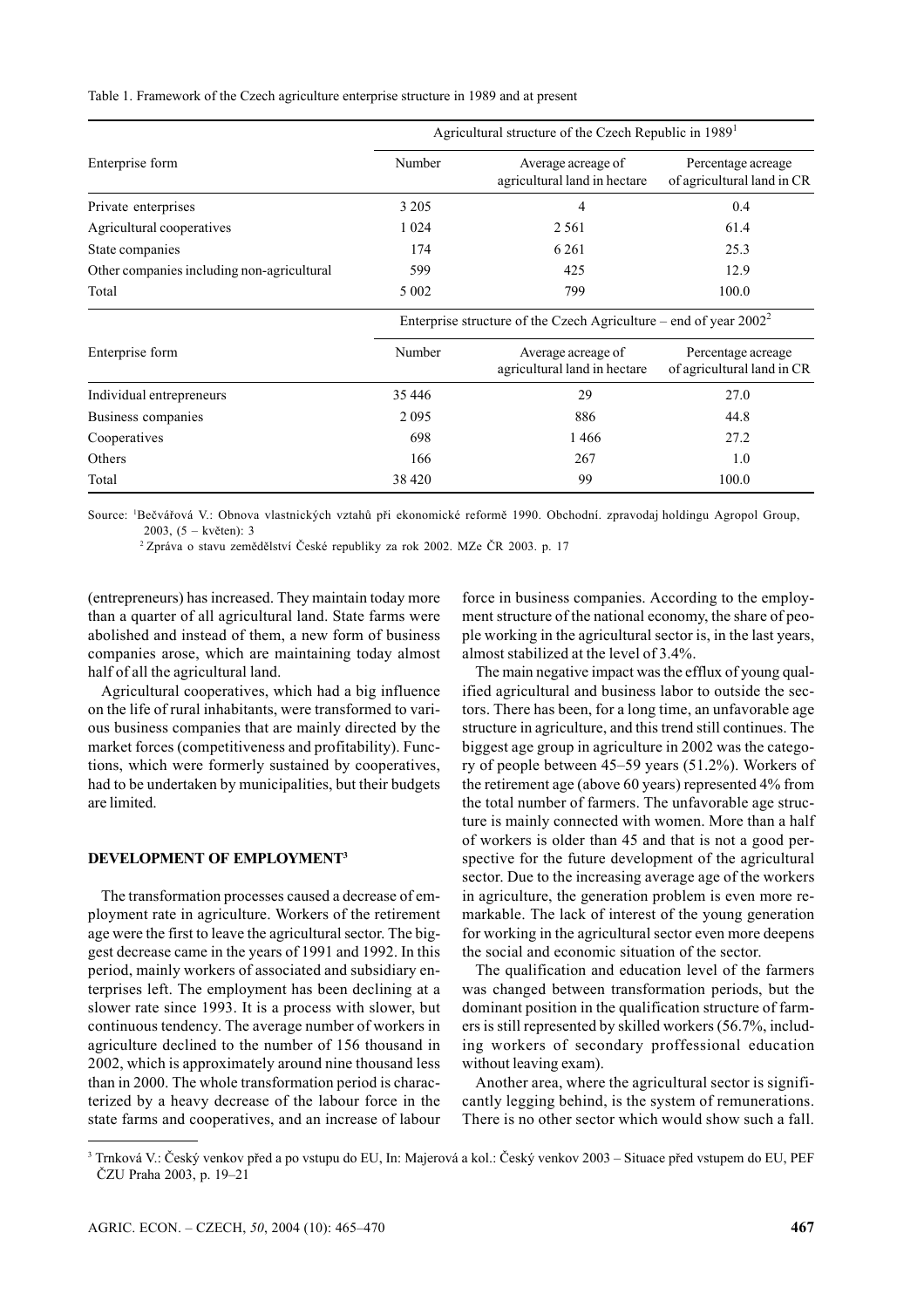#### Table 2. Development of the number of workers in the agricultural sector<sup>1</sup>

| Enterprise form                           | Average evidence number of workers (natural persons) |       |       |       |          |  |
|-------------------------------------------|------------------------------------------------------|-------|-------|-------|----------|--|
|                                           | 1989                                                 | 1997  | 2000  | 2001  | $2002^2$ |  |
| Companies of legal entities               | 531.1                                                | 181.7 | 134.2 | 129.7 | 126.5    |  |
| in that: state farms                      | 127.9                                                | 0.5   | 0.3   | 0.3   | 0.3      |  |
| cooperatives                              | 403.2                                                | 89.5  | 54.0  | 50.3  | 46.4     |  |
| business companies <sup>3</sup>           |                                                      | 91.7  | 79.9  | 79.1  | 79.8     |  |
| Companies of natural persons <sup>4</sup> | 2.0                                                  | 32.0  | 30.7  | 30.1  | 29.5     |  |
| Total                                     | 533.1                                                | 213.7 | 164.9 | 159.8 | 156.0    |  |

Source: Zpráva o stavu zemědělství České republiky za rok 2002. MZe ČR 2003, table A2.2/02

Note: <sup>1</sup> without related services and hunting

- 2 approximate data (1998, 1999, 2000, 2001, 2002). ČSÚ 1999–2003
- 3 Joint-stock, limited liability and other business companies with agricultural activities (including the estimated number of employees in institutions of 19 persons and total number of employers.)
- 4 Natural persons, including wage labourers and family members (including the estimated number of workers with the only or main employment.)

Table 3. Development of real wages index in selected sectors<sup>1</sup> (%)

| Indicator                | 1989  | 1996  | 1997  | 1998  | 1999  | 2000  | 2001  | 2002  |  |
|--------------------------|-------|-------|-------|-------|-------|-------|-------|-------|--|
| Agriculture <sup>2</sup> | 100.0 | 75.3  | 75.4  | 73.3  | 73.8  | 76.6  | 80.4  | 81.5  |  |
| Industry                 | 100.0 | 97.8  | 101.2 | 100.5 | 105.2 | 108.5 | 111.1 | 115.0 |  |
| National Economy         | 100.0 | 101.5 | 103.4 | 102.1 | 108.3 | 111.1 | 115.1 | 121.3 |  |

Source: 1989–2001: Zpráva o stavu zemědělství České republiky za rok 2000 a 2001; r. 2002 ČSÚ

Note: <sup>1</sup> Derivated from living costs, recalculated to year 1989 = 100%

2 Without enterprises of natural persons.

Before 1989, agriculture was among the first sectors with the highest wages in the national economy (nevertheless, the higher number of the working hours). Nominal wages in agriculture in 1989 were by 9% higher than the average wages in the national economy. In spite of increase of nominal wages since 2000 (in the comparison to industry and national economy), this relative increase was not sufficient to decrease the absolute difference between average wage in agriculture and the national economy.

The situation on the agrarian market is not very good from the long-term perspective. This discordance of supply and demand is mainly caused by the fact, that agricultural sector does not create new job opportunities. Depleted absorption capability of the agricultural sector is, as it was already stated in the introduction chapter of Agriculture and its function, given mainly by the structural and technological changes in the agricultural production that caused decrease of labour forces, and by unfavourable economic situation of the agricultural companies. If the companies demand exists, it concerns mainly in qualified labour professions for animal production, but other job opportunities in the agrarian sector are missing. It is caused by the lack of interest from young qualified agricultural and business labour to work in the agriculture sector, because of low wages, unsatisfactory working hours, physical work, low social prestige and uncertain perspective of the agricultural entrepreneurs. So the supply of labour force is mainly represented by nonqualified agricultural workers (including foreigners), who are usually being employed as season workers. Employment in the agricultural sector stays significantly regionaly differenced.

"Low labour price in the agricultural sector and specific characteristics of the agricultural labour force (as low education level, unfavourable age structure, necessity of own inhabitation, low area mobility or specific conditions of the agricultural work and relations of land users and land owners) unfavourably influence the social position of the agrarians and lower their chances for entering the rural labour market."4

<sup>4</sup> Trnková V.: Český venkov před a po vstupu do EU. In: Majerová a kol.: Český venkov 2003 – Situace před vstupem do EU, PEF ČZU Praha 2003: 19–21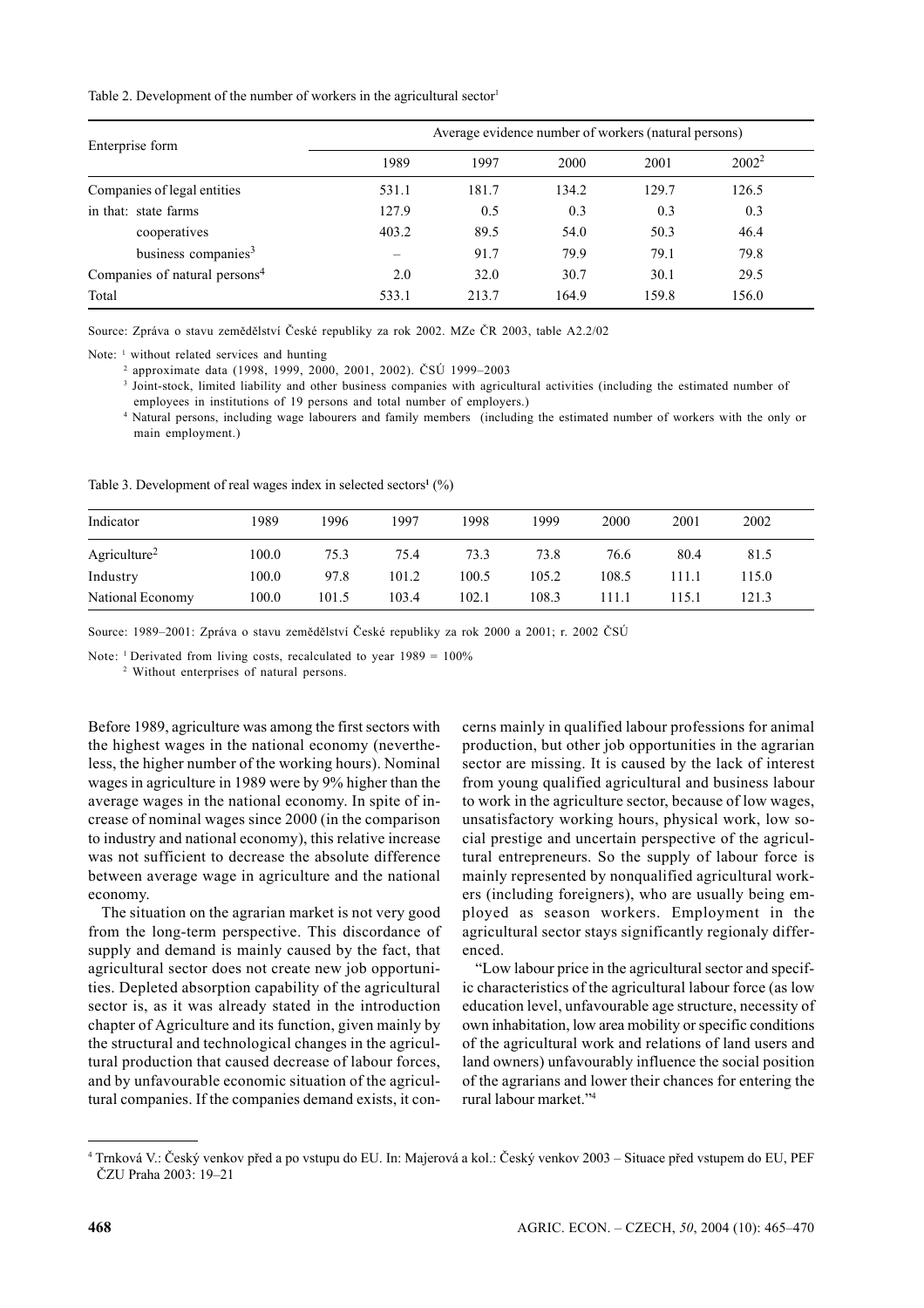# **PRIVATE ENTREPRENEURSHIP – A POSSIBILITY OF RURAL AREAS FOR RESOLVING THE CURRENT JOB QUESTION**

A new alternative for accessing the work process, in the form of a private entrepreneurship, has arisen for the inhabitants of the Czech Republic since 1989. Many people have solved their problems with finding appropriate

Table 4. Development of the enterprises number in the Czech Republic

| Number to<br>the date $31.12$ . | Number of   |                                       |  |  |
|---------------------------------|-------------|---------------------------------------|--|--|
|                                 | inhabitants | entrepreneurs<br>to 1 000 inhabitants |  |  |
| 1993                            | 10 328 970  | 86.15                                 |  |  |
| 1994                            | 10 334 013  | 107.79                                |  |  |
| 1995                            | 10 334 404  | 120.34                                |  |  |
| 1996                            | 10 325 058  | 142.45                                |  |  |
| 1997                            | 10 315 923  | 159.84                                |  |  |
| 1998                            | 10 309 366  | 154.31                                |  |  |
| 1999                            | 10 303 036  | 166.27                                |  |  |
| 2000                            | 10 293 662  | 173.23                                |  |  |
| 2001                            | 10 292 933  | 180.87                                |  |  |
| 2002                            | 10 182 471  | 187.41                                |  |  |
| 2003                            | 10 219 162  | 192.08                                |  |  |

work, which would correspond to their hitherto qualification, by starting private entrepreneurship. The highest growth of enterprises was in 1991, when the number of entrepreneurs increased by 892 thousands in one year.<sup>5</sup> The growing tendency in this sector is presented in the Table 4.

People living in the rural areas, where the situation in the local labour market did not offer any other possibility, mostly selected this form of the profit making activity. Reasons for starting a business could be numerous. Such as loss of job, or endeavour to increase the standards of living, independence, possibility for starting something new and also in many cases legalization of work, which was previously done illegally (odd jobs).

Based on our research in the Czech rural areas<sup>6</sup>, it results, that mainly small enterprises represent the business entities in these areas (in smaller number also the medium sized enterprises). In the structure of enterprises, there predominate natural persons over legal entities.

Starting and maintaining a business was (at the beginning of nineties) and still is very complicated. There are some obstacles among which difficult and imperfect government legislation, insufficient entering capital and inadequate business plans can be included.

# **CONCLUSION**

Source: Ministry of industry and trade – www.mpo.cz

Employment and the unemployment rates belong to the most important macroeconomic indicators, which reflect

|                   | Number of enterprises                                            |                                                               |         | Share of SMSC                                       |  |
|-------------------|------------------------------------------------------------------|---------------------------------------------------------------|---------|-----------------------------------------------------|--|
| 2002              | small and medium sized<br>legal entities with<br>0-249 employees | Total amount<br>entrepreneurs<br>of SMSC<br>(natural persons) |         | in the total number<br>of companies in CR<br>$(\%)$ |  |
| Industry          | 24 906                                                           | 129 328                                                       | 154 234 | 99.39                                               |  |
| Building industry | 6 6 6 0                                                          | 69 107                                                        | 75 767  | 99.91                                               |  |
| Commerce          | 51 1 7 5                                                         | 187 143                                                       | 238 318 | 99.95                                               |  |
| Hotel industry    | 3453                                                             | 38 919                                                        | 42 3 72 | 99.96                                               |  |
| Transport         | 7 1 0 2                                                          | 34 783                                                        | 41885   | 99.75                                               |  |
| Banking industry  | 1 0 8 5                                                          | 22 8 94                                                       | 23 9 79 | 99.05                                               |  |
| Services          | 36218                                                            | 153 532                                                       | 189 750 | 99.92                                               |  |
| Agriculture       | 3 9 0 0                                                          | 43 600                                                        | 47 500  | 99.89                                               |  |
| Total             | 134 499                                                          | 679 306                                                       | 813 805 | 99.79                                               |  |

Table 5. Number of economically active small and medium sized enterprises

Source: calculations of MIT from CSO data

Note: SMSC – small and medium sized companies

 $<sup>5</sup>$  According to the Statistical Yearbook of the CR 1996; the number of institutions in districts published by CSO is higher – according</sup> to this source, there were in 1990 326 thousands of entrepreneurs – individual persons (23.8 to 1 000 inhabitants) and in 1991 1 050 thousands (107.2 to 1 000 inhabitants).

<sup>6</sup> Český venkov (*N* = 2 142 respondentů, obyvatelé obcí do 2 000 obyvatel v celé ČR, 1999); Malé podnikání na venkově (*N* = 505 respondentů, v malé obce Jihočeského kraje, 2001); Současný venkov (*N* = 1 624 respondentů, obyvatelé obcí do 2 000 obyvatel v celé ČR, 2003)